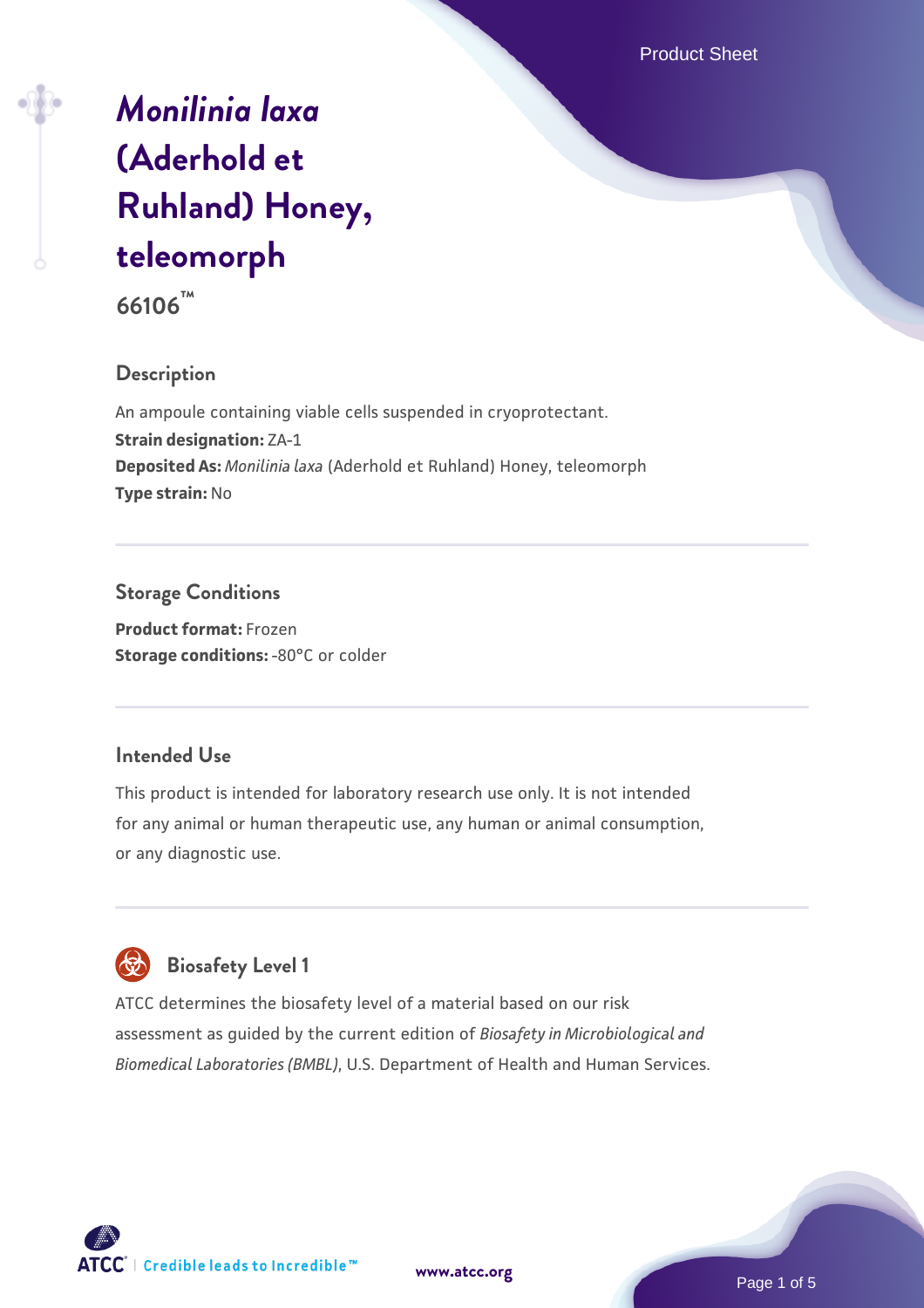#### **66106**

It is your responsibility to understand the hazards associated with the material per your organization's policies and procedures as well as any other applicable regulations as enforced by your local or national agencies.

ATCC highly recommends that appropriate personal protective equipment is always used when handling vials. For cultures that require storage in liquid nitrogen, it is important to note that some vials may leak when submersed in liquid nitrogen and will slowly fill with liquid nitrogen. Upon thawing, the conversion of the liquid nitrogen back to its gas phase may result in the vial exploding or blowing off its cap with dangerous force creating flying debris. Unless necessary, ATCC recommends that these cultures be stored in the vapor phase of liquid nitrogen rather than submersed in liquid nitrogen.

### **Certificate of Analysis**

For batch-specific test results, refer to the applicable certificate of analysis that can be found at www.atcc.org.

### **Growth Conditions**

**Medium:**  [ATCC Medium 336: Potato dextrose agar \(PDA\)](https://www.atcc.org/-/media/product-assets/documents/microbial-media-formulations/3/3/6/atcc-medium-336.pdf?rev=d9160ad44d934cd8b65175461abbf3b9) **Temperature:** 24°C

#### **Handling Procedures**

**Frozen ampoules** packed in dry ice should either be thawed immediately or stored in liquid nitrogen. If liquid nitrogen storage facilities are not available,

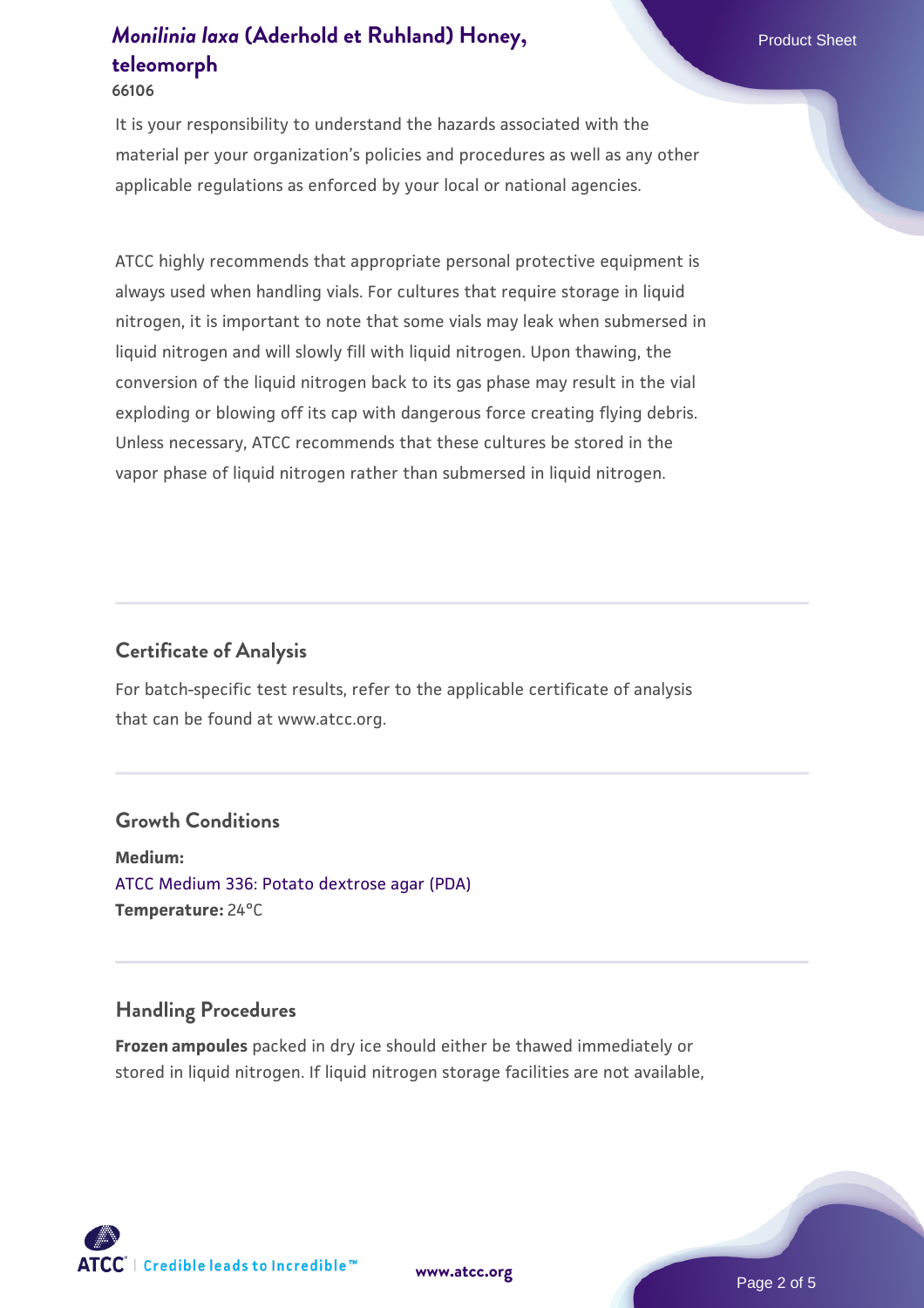#### **66106**

frozen ampoules may be stored at or below -70°C for approximately one week. **Do not under any circumstance store frozen ampoules at refrigerator freezer temperatures (generally -20°C)**. Storage of frozen material at this temperature will result in the death of the culture.

- 1. To thaw a frozen ampoule, place in a **25°C to 30°C** water bath, until just thawed **(approximately 5 minutes)**. Immerse the ampoule just sufficient to cover the frozen material. Do not agitate the ampoule.
- 2. Immediately after thawing, wipe down ampoule with 70% ethanol and aseptically transfer at least 50 µL (or 2-3 agar cubes) of the content onto a plate or broth with medium recommended.
- 3. Incubate the inoculum/strain at the temperature and conditions recommended.
- 4. Inspect for growth of the inoculum/strain regularly for up to 4 weeks. The time necessary for significant growth will vary from strain to strain.

#### **Material Citation**

If use of this material results in a scientific publication, please cite the material in the following manner: *Monilinia laxa* (Aderhold et Ruhland) Honey, teleomorph (ATCC 66106)

### **References**

References and other information relating to this material are available at www.atcc.org.

### **Warranty**

The product is provided 'AS IS' and the viability of ATCC® products is warranted for 30 days from the date of shipment, provided that the customer has stored and handled the product according to the information included on the product information sheet, website, and Certificate of

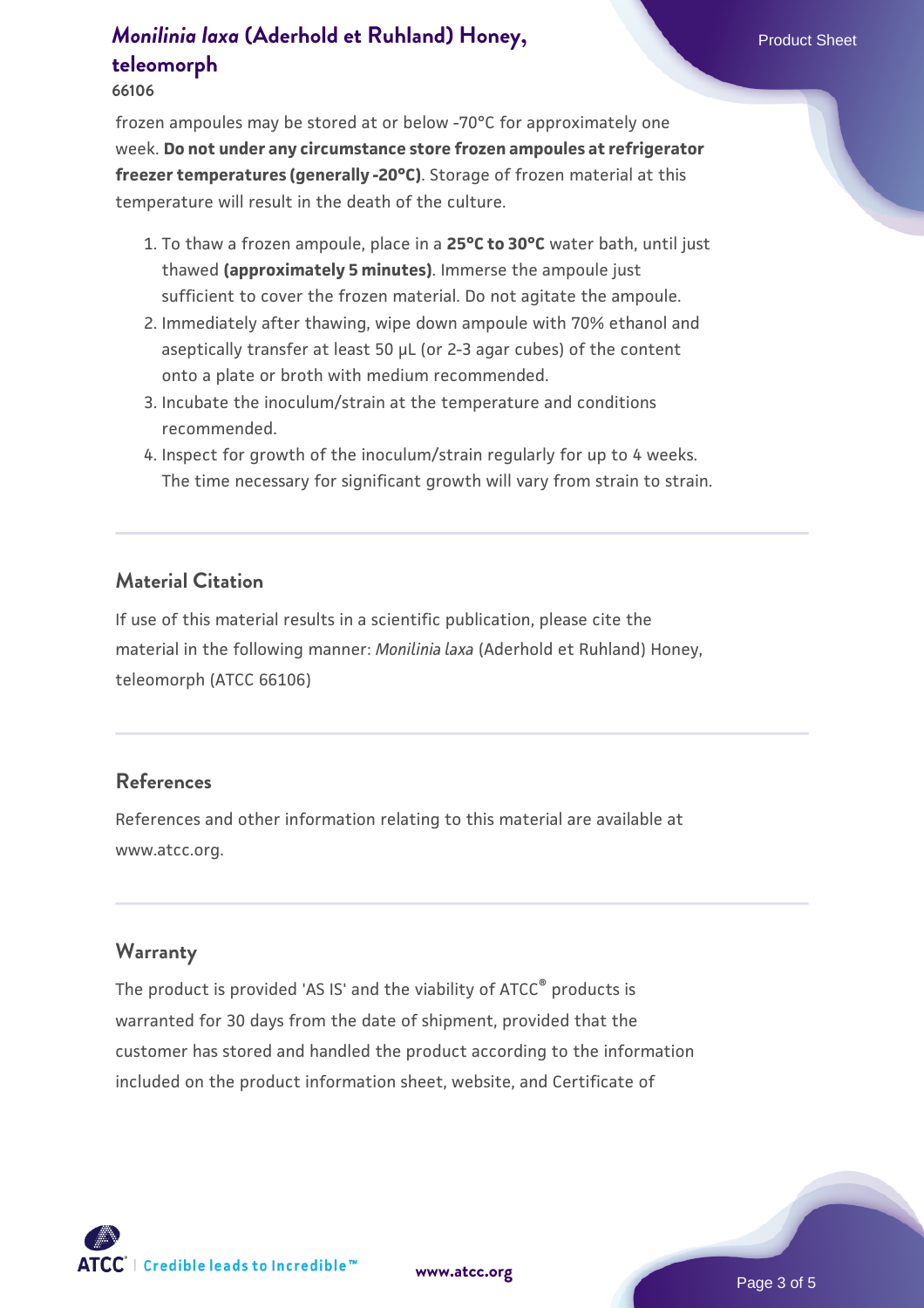#### **66106**

Analysis. For living cultures, ATCC lists the media formulation and reagents that have been found to be effective for the product. While other unspecified media and reagents may also produce satisfactory results, a change in the ATCC and/or depositor-recommended protocols may affect the recovery, growth, and/or function of the product. If an alternative medium formulation or reagent is used, the ATCC warranty for viability is no longer valid. Except as expressly set forth herein, no other warranties of any kind are provided, express or implied, including, but not limited to, any implied warranties of merchantability, fitness for a particular purpose, manufacture according to cGMP standards, typicality, safety, accuracy, and/or noninfringement.

### **Disclaimers**

This product is intended for laboratory research use only. It is not intended for any animal or human therapeutic use, any human or animal consumption, or any diagnostic use. Any proposed commercial use is prohibited without a license from ATCC.

While ATCC uses reasonable efforts to include accurate and up-to-date information on this product sheet, ATCC makes no warranties or representations as to its accuracy. Citations from scientific literature and patents are provided for informational purposes only. ATCC does not warrant that such information has been confirmed to be accurate or complete and the customer bears the sole responsibility of confirming the accuracy and completeness of any such information.

This product is sent on the condition that the customer is responsible for and assumes all risk and responsibility in connection with the receipt, handling, storage, disposal, and use of the ATCC product including without limitation taking all appropriate safety and handling precautions to minimize health or environmental risk. As a condition of receiving the material, the customer agrees that any activity undertaken with the ATCC product and any progeny or modifications will be conducted in compliance with all applicable laws, regulations, and guidelines. This product is provided 'AS IS' with no



**[www.atcc.org](http://www.atcc.org)**

Page 4 of 5